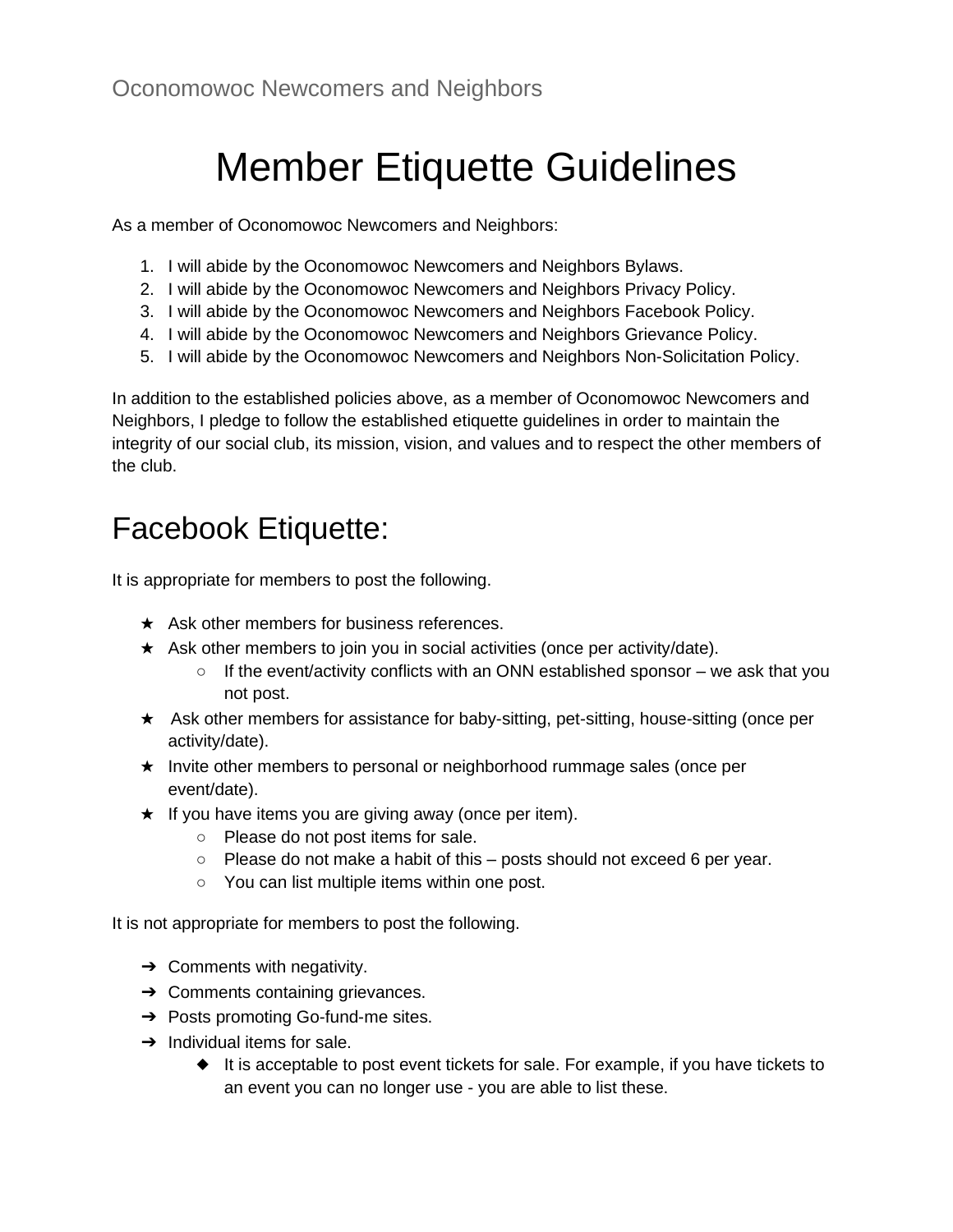#### Oconomowoc Newcomers and Neighbors

- → Fundraising efforts for other organizations, unless approved by the ONN Board.
	- In order to promote community events including fundraising community events, the board will post a monthly discussion on upcoming community events. You can promote fundraising events at this (once per post). The community events board is not a place for sales promotions for an individual product/store/service.
- $\rightarrow$  Business promotions.
	- ◆ It is appropriate for sponsors to promote in accordance with their agreements.
	- ◆ It is appropriate for members and sponsors to respond to requests for business references with business contact information.
- → Invitations to direct-sale events you are hosting.
	- ◆ It is appropriate to invite other members privately (email, messenger, text, your Facebook page) in which you have an established personal relationship with outside of the ONN Facebook page. (See more details under non-solicitation section.)

To expand upon these guidelines, below are some examples:

- It is not appropriate to post to the ONN Facebook page that your daughter is selling Girl Scout cookies, but it is appropriate to inquire if any other members have daughters selling cookies because you want to buy some. In this case, it is appropriate to respond that your daughter is selling.
- It is not appropriate to advertise a Bingo fundraising event that you are hosting on behalf of another organization, but it is appropriate if you plan to attend a Bingo fundraising event, you can invite others to join you at the event. It is only appropriate to post about this event once.

## Non-Solicitation Etiquette

The following behavior is appropriate regarding business/sales promotions.

- ★ It is appropriate to respond to members when in conversation, another member asks you about your business.
	- If the other member asks you to send information to them regarding your business, it is appropriate to do so.
- ★ If a member requests business or organizational references, it is appropriate to respond with your business/organization information.
	- The ONN Board or a sponsor who is also a member may promote and highlight a sponsor if in a related field and will highlight that it is a paid sponsor.
- ★ It is appropriate to post information about your business on your own personal social media accounts. If an ONN member (of which you have a social media connection) inquires about your business based on these posts, it is appropriate to respond.

The following behavior is not appropriate within the club.